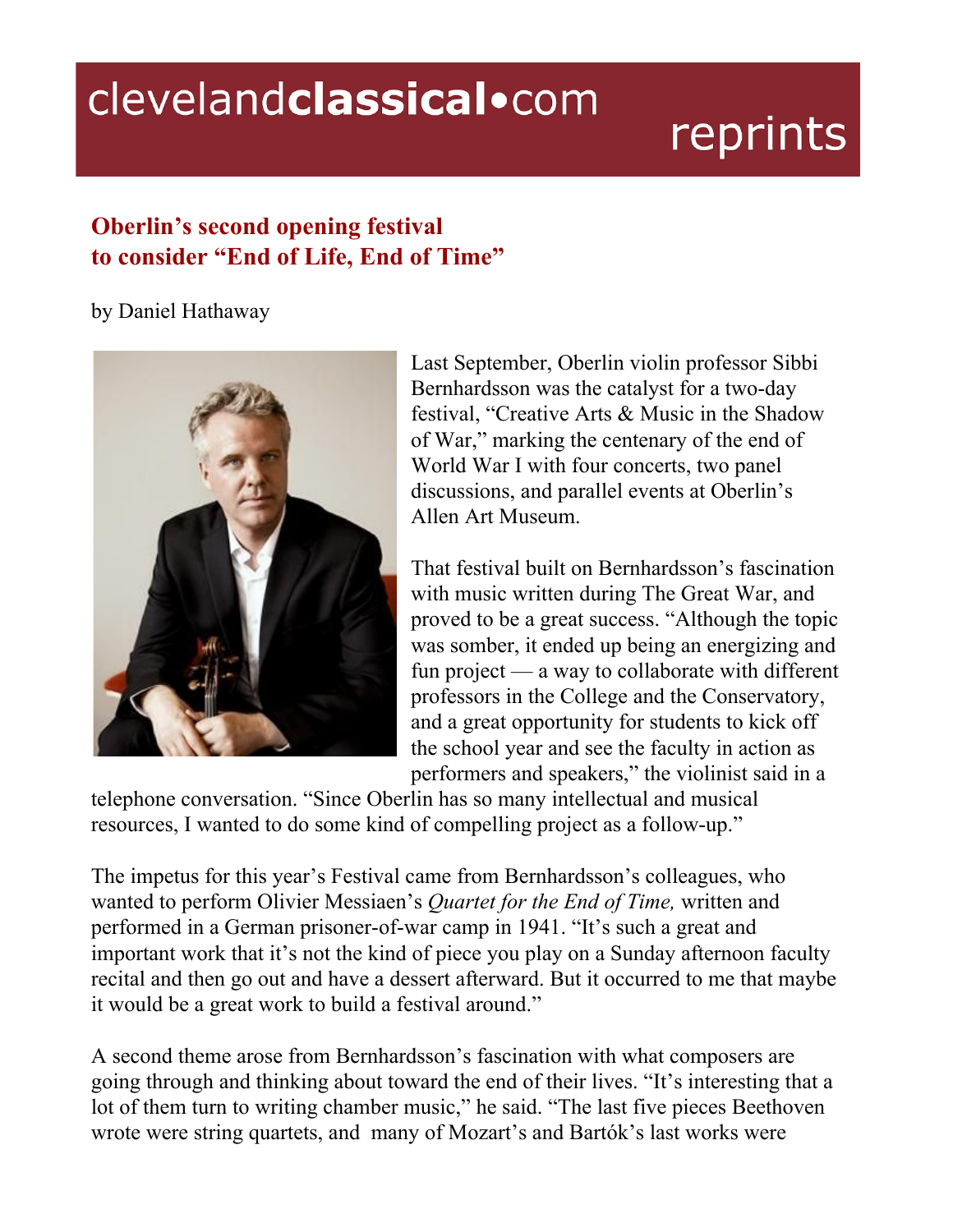chamber pieces. Perhaps they're wanting to be more personal, more reflective and spiritual. But they also seem to become more experimental — thinking forward to what comes next. I thought that maybe I could tie those two ideas together."



Things came into focus rather quickly. "Oberlin being Oberlin, it was so easy for me to start talking to people," Bernhardsson said. "It turned out that a faculty friend of mine who is a geologist specializes in extinction, so he is going to give a little talk on that. Another friend who teaches in the classics department is going to discuss the end of time in ancient Greek and Roman thought. The format is the same as last year, which worked very well — four concerts with pre-concert talks — and two panel discussions that I'm excited about.



The first panel will feature Andrew Shenton (*left*), a musicologist from Boston University. "He's the only person we're bringing in. He's written a book about the Messiaen Quartet, and is going to be presenting a paper on that topic. The second panel will consist of four religious professionals — a pastor, the campus rabbi, and the College's Muslim and Buddhist affiliates. They'll talk about burial traditions, pastoral care — things everybody has to deal with the end of life. It seemed logical to bring a psychology professor onboard to talk about what happens in our psyche toward the end."

Since the topic is broad, Bernhardsson said he was was able

to program music ranging from Purcell (his *Funeral Music for Queen Mary*), through Beethoven, Schubert and Fauré all the way to the early 20th century. "It would have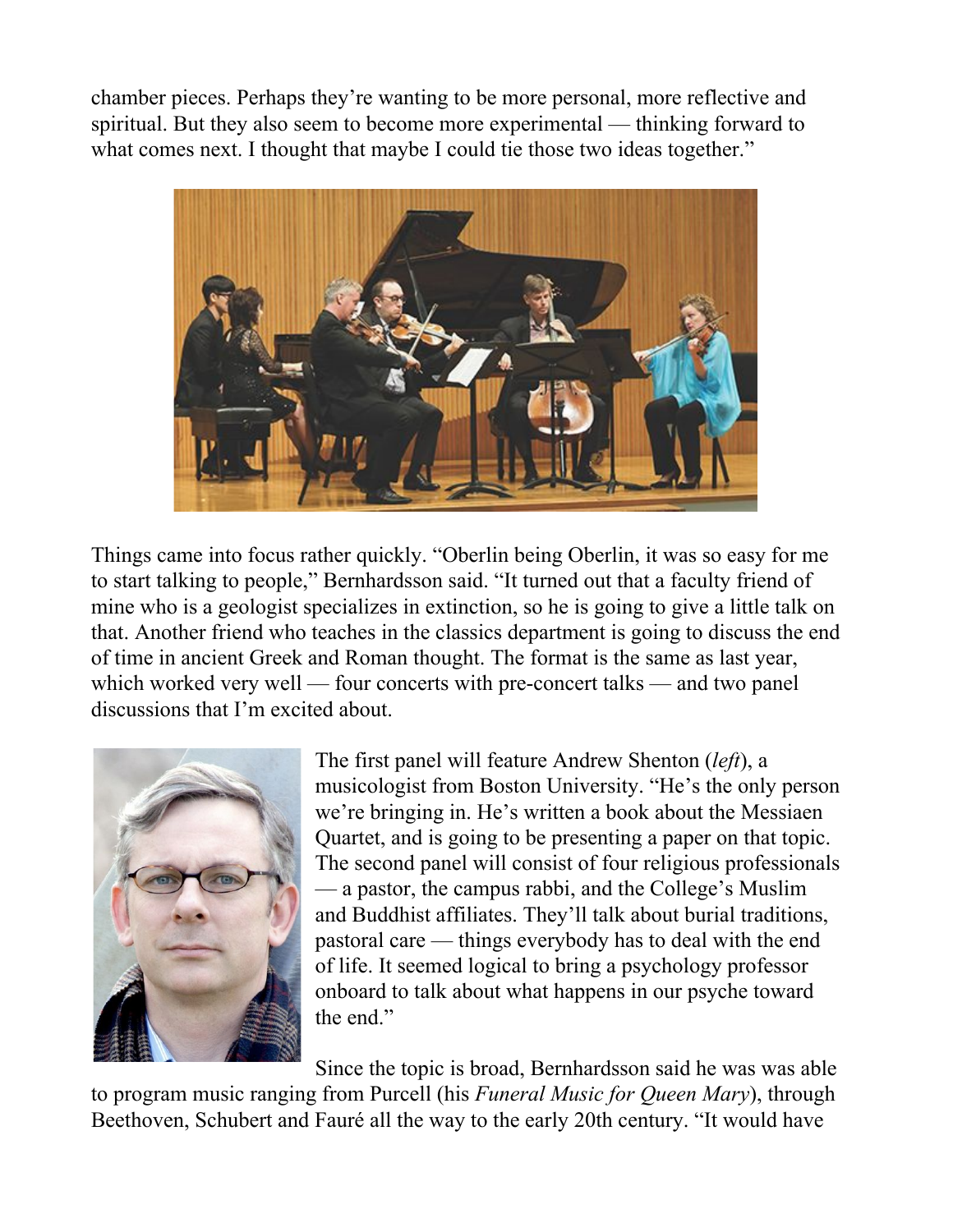been tricky to program any more recent music because composers are still alive, and I didn't want to jinx them!"

In addition to the concerts and panel sessions, two limited-admission gallery talks at the Allen Art Museum will discuss late works by Claude Monet.

"In all, there will be 18 performers, plus the Oberlin Choir, and a little string orchestra I've organized to play the slow movement from Beethoven's last quartet the last slow movement, and the last set of variations he ever wrote. It's nice to involve some students in the festival as well," Bernhardson said.

## **Oberlin End of Life, End of Time Festival 2019**

# **SEPTEMBER 7 - SATURDAY**

**1:30 pm - First Concert.** Beethoven's Piano Sonata No. 31, Op. 110 (Angela Cheng), Fauré's Cello Sonata No. 2, Op. 117 (Amir Eldan & Haewon Song), Purcell's Funeral Music for Queen Mary (Oberlin College Choir, Gregory Ristow, conducting) & Schubert's Fantasy in C for violin and piano (David Bowlin & Tony Choi), with poems selected & read by DeSales Harrison. 1:00 pm pre-concert lecture by Charles McGuire. Warner Concert Hall, Oberlin Conservatory, 43 South Professor St, Oberlin. Free. Click [here](https://www.oberlin.edu/livestream/warner) for live stream.

**3:30 pm - Murphy Lecture Series Panel Discussion,** Charles McGuire, moderator, with Oberlin professors F. Zeb Page (Geology) & Chris Trinacty (Classics) & Andrew Shenton (Musicology, Boston University). "Musicological, Geological & Classical Perspectives on the end of time". Stull Recital Hall, Oberlin Conservatory, 77 W. College St. Free.

**7:30 pm - Second Concert.** Beethoven's Six Bagatelles, Op. 126 ({Peter Takács), Haydn's String Quartet in d, Op. 103 (David Bowlin, Marilyn McDonald, Kirsten Docter & Darrett Adkins) & Messiaen's Quatuor pour la fin du Temps (Quartet for the End of Time, Richard Hawkins, clarinet, Darrett Adkins, cello, and Haewon Song, piano), with poetry selected & read by Chanda Feldman. 7:00 pm Pre-Concert talk by Andrew Shenton. Stull Recital Hall, Oberlin Conservatory, 77 W. College St. Free. Click [here](https://www.oberlin.edu/livestream/stull) for live stream.

## **SEPTEMBER 8 - SUNDAY**